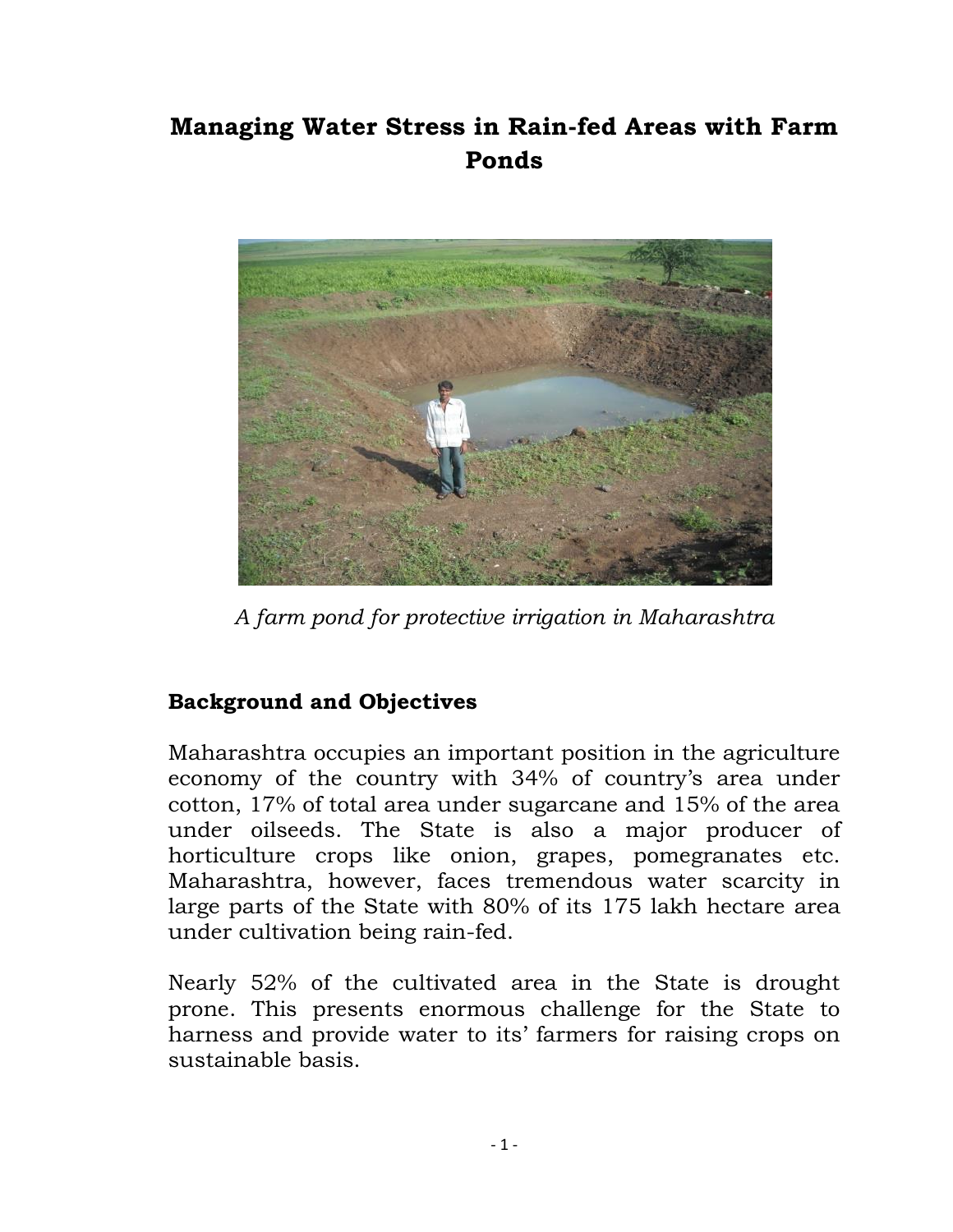Maharashtra has been planning and undertaking programmes for water and soil conservation including rain water harvesting on a large scale to convert their constraint into opportunity. A massive watershed development plan was therefore conceived for the State and over 30000 micro watersheds have been developed with State funding by constructing check dams, contour bunding etc.

In addition, it was also obvious that private investments will need to be boosted in water conservation at the micro level by encouraging construction of farm ponds by farmers in their farms to conserve rain water and surface run off from higher elevations. Promoting construction of farm ponds was, therefore, identified as one of the earliest interventions for taking up under the Rashtriya Krishi Vikas Yojana in the state with the objective to increase ground water recharge in water stressed areas to provide protective irrigation to the standing crops during the dry period and to improve the ground water table.

A farm pond is usually of 3 ft depth with width and length varying depending upon the farmer's land and catchment water potential in his field or what he can transport from the source. Most farm ponds are without any permanent ground or side linings. A typical farm pond in Maharashtra has dimensions of 30' x 30' x 3' or  $25'$  x  $25'$  x 3' with an inlet for water to collect from surface run off from higher reaches/ or to receive pumped water and an outlet for overflow of water. Water is usually collected during monsoon in these farm ponds. But, wherever water can be pumped from the water sources, the same is done in winter season or even early summer. Stored water is utilised for protective irrigation for Kharif/ Rabi crops and, wherever possible for providing water to fruit plantations during summer.

Most of the farm ponds also recharge ground water as water percolates down in unlined ponds and help in raising water tables in nearby wells. Many farmers have laid polythene cover for the stored water in the ponds to help conserve water for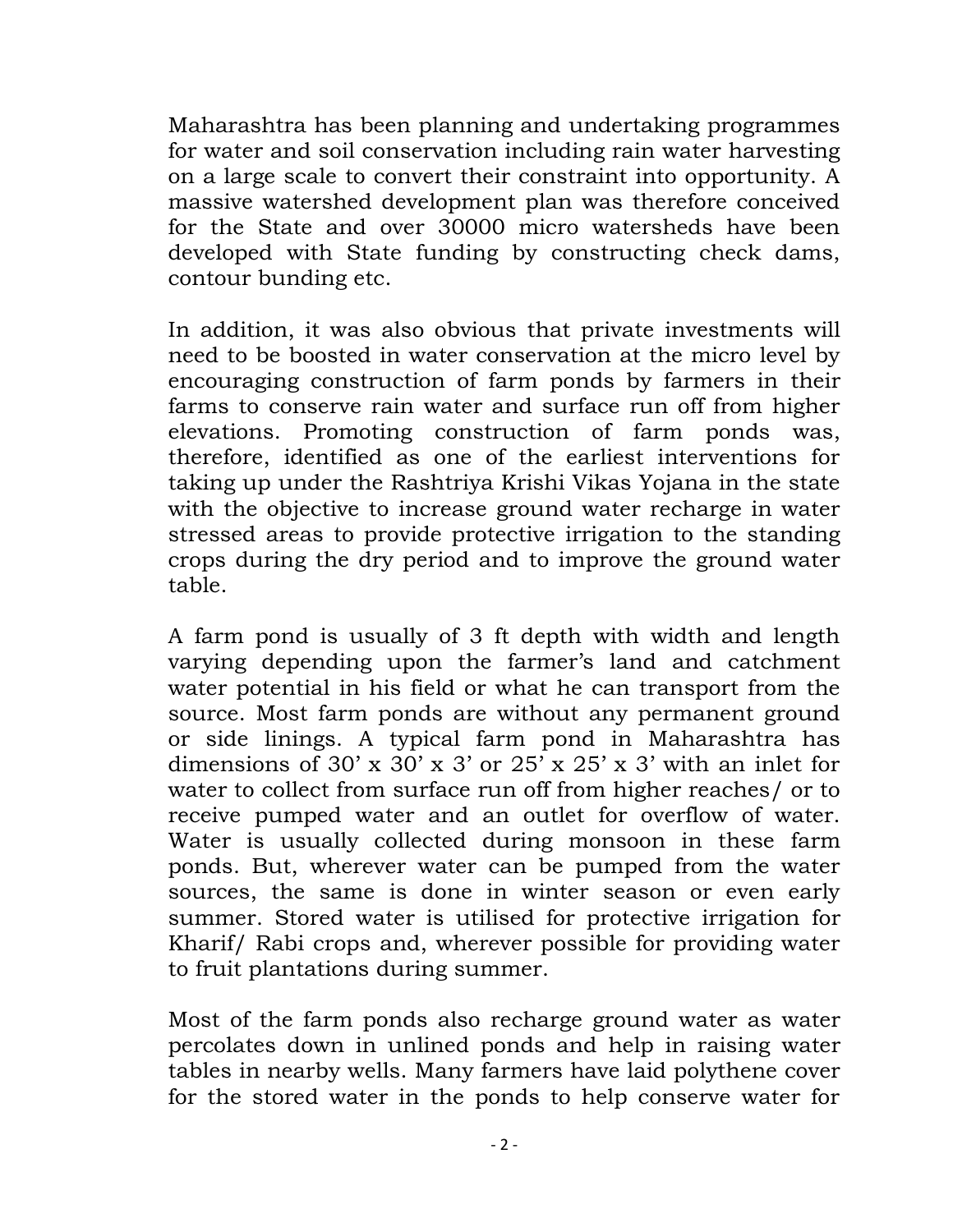irrigation during Rabi season/ summer period. This is more evident in loose soil areas where water percolation is very fast and hence the storage gets depleted soon.

## **Intervention**

Maharashtra took up promotion of farm ponds in a massive way in the first year of RKVY itself. A project of Rs. 92.74 crores was approved for farm ponds as the first project of RKVY in 2007-08. The same commitment continued next year when another project of Rs. 123.79 crores was approved for farm ponds. Finally, Maharashtra approved a multi-year farm ponds project in 2009-10 with allocation of Rs. 224.00 crores. Implementation of the Scheme was initiated in two major cotton growing regions of Vidarbha and Marathwada in 2007- 08 in the districts of Yeotmal, Amravati, Akola, Buldhana, Washim, Wardha, Chandrapur, Nagpur, Latur, Osmanabad, Nanded, Hingoli, Parbhani, Aurangabad, Jalna and Beed. It was extended to Khandesh region in 2008-09 covering the districts of Jalgaon, Dhule, Nandurbar, Nasik and Ahmednagar. Finally, the scheme was extended to non cotton growing Drought Prone Area Programme (DPAP) blocks in the districts of Sangli, Satara, Pune, Nasik Ahmednagar and Solapur. The scheme has been finally implemented in as many as 250 Talukas of 25 districts of the State.

Under this scheme, subsidy is extended to farmers who take up construction of farm ponds of specific designs provided by the Department. The average subsidy amount ranges from Rs 52000 to Rs 82500 depending on the size of the ponds constructed while the actual cost to the farmers ranges from Rs 1.5 lakh to Rs 2.5 lakh.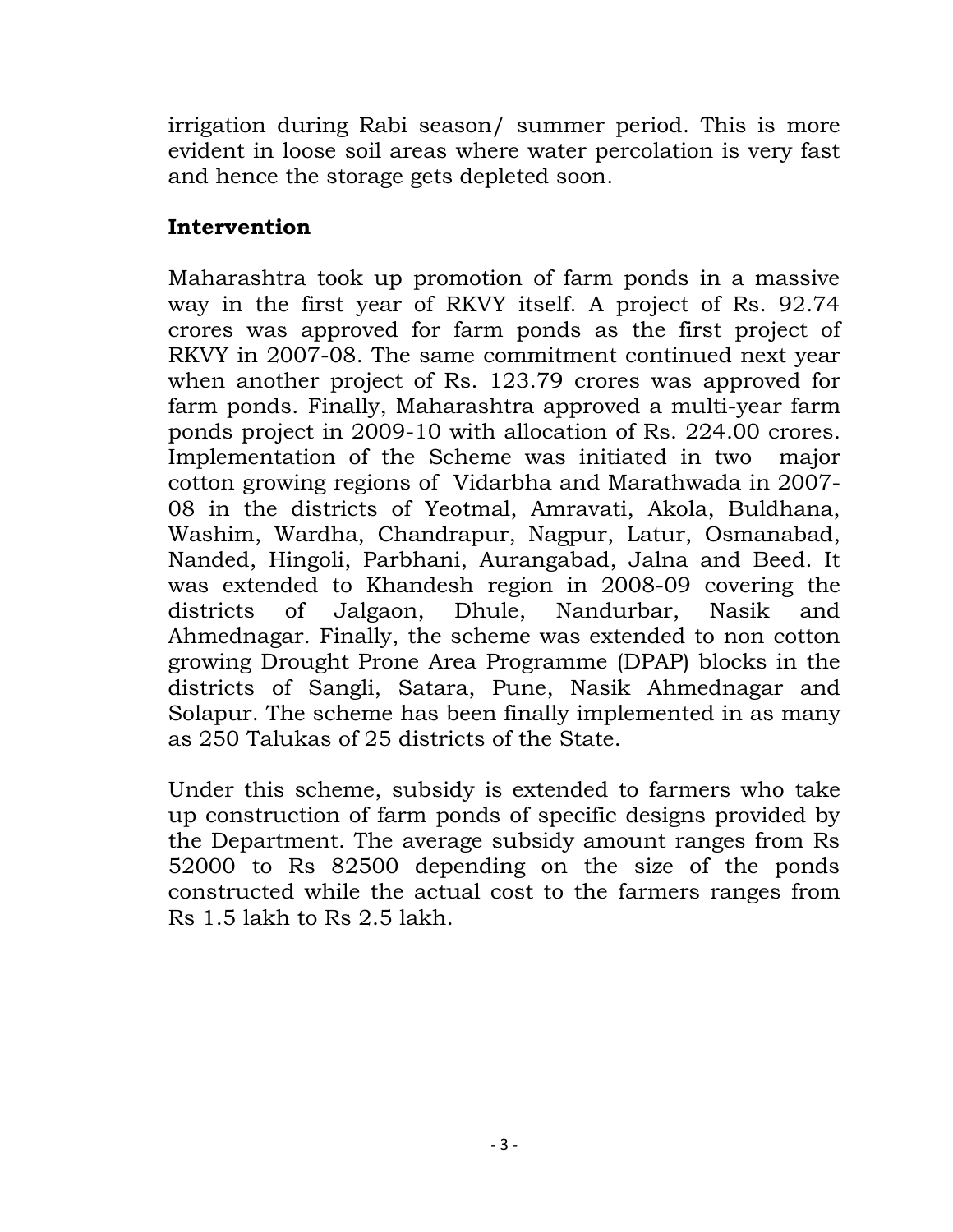

A total of 73500 farm ponds were proposed to be funded under RKVY projects approved in three years (2007-10). 69279 farm ponds have been actually constructed by December 2011 at a total cost of Rs 40987.24 lakhs. Highest number of 17007 farm ponds with outlay of Rs. 9546.19 lakhs has been constructed in Amravati district, followed closely by Latur district where 16500 farm ponds have been constructed under RKVY with expenditure of Rs. 9205.94 lakhs. Other districts with substantial number of farm ponds are Aurangabad, Nasik and Nagpur.

The State has also converged the farm pond programme under RKVY both in terms of scale expansion as well as vertical integration. The State Government is taking up construction of 100000 farm ponds under Mahatma Gandhi National Rural Employment Guarantee Act (MANREGA) and also under other initiatives like 60000 Pulses Villages Programme and Horticulture Mission. State Government has provided pump sets to 12871 RKVY farm ponds farmers under National Food Security Mission. The State has taken up demonstration of cotton, oilseeds and pulses crop in the fields of 22790 farmers and also assisted in installation of sprinkler sets in the fields of 4174 of these farmers.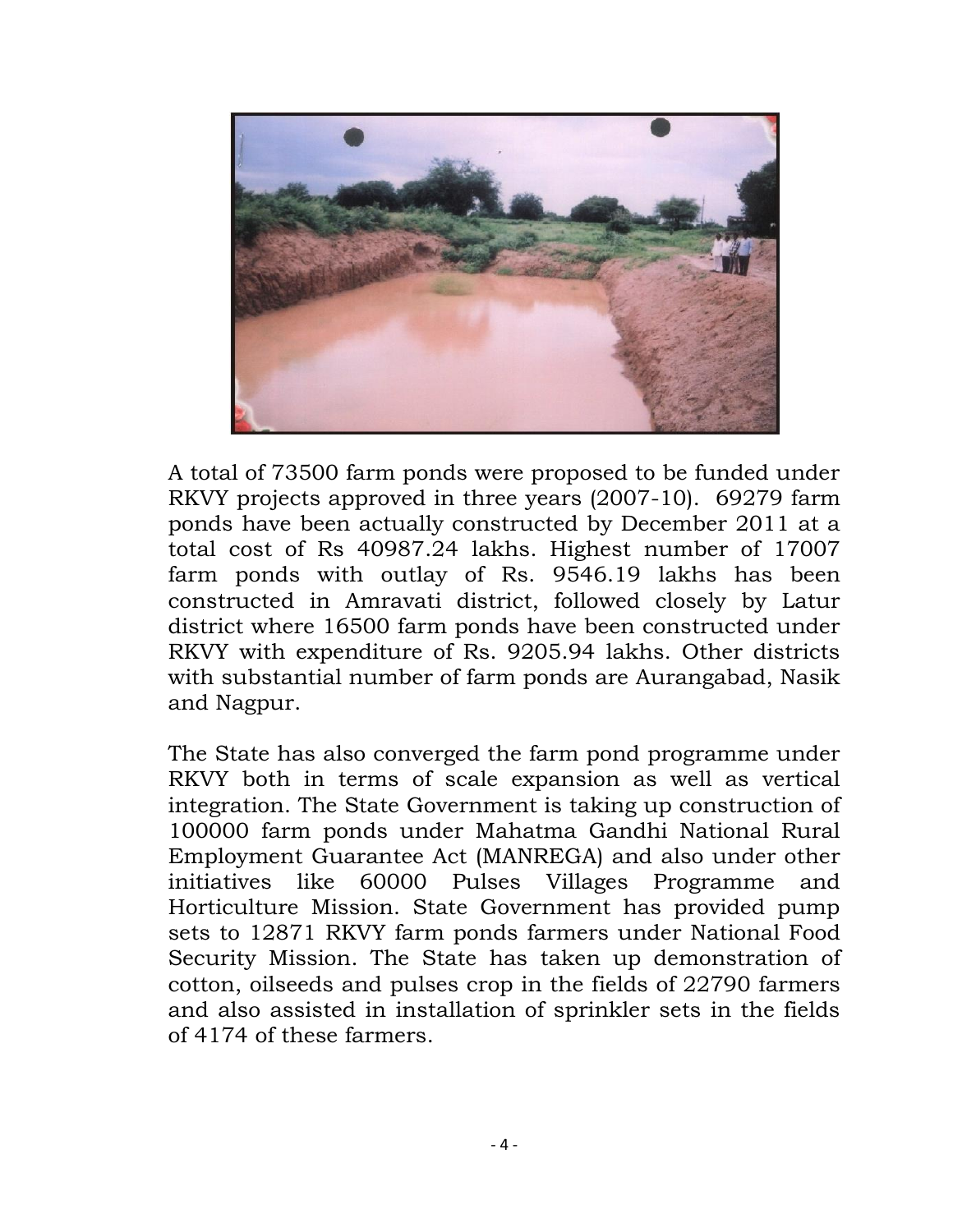## **Outcome**

The implementation of the programme has helped in providing protective irrigation for about 81,145 hectare area during Kharif. For crops like cotton, these farm ponds have been extremely important. With the construction of farm ponds, the ground water table has also increased by approximately 0.5 to 1 meter in the catchment area. In some cluster villages, where large number of farm ponds have been constructed (25-30 farm ponds in a village), ground water table is up by as high as 2.5 meters. With these farm ponds, wells in the catchment areas also get recharged, and drinking water for cattle has become available.

Sillod is a block in Ajanta Hill ranges of Aurangabad. It receives moderate rainfall of around 700 mm annually. The land mass in the block comprises of hard rock which allows lesser penetration of rain water and storage. Not only the Rabi sowing was less than 7% of Kharif area in this block, even Kharif crops were highly irregular due to lack of supplementary irrigation facilities. The situation has got dramatically altered now after introduction and implementation of "Farm Pond scheme" under RKVY. The yield of cotton crop, with availability of "assured and protective irrigation" has increased by 50% from less than 400 Kg/ha to over 600 Kg per ha. The Rabi area in the village has also shot up from 67 ha to over 350 ha during the first year itself after construction of 42 farm ponds.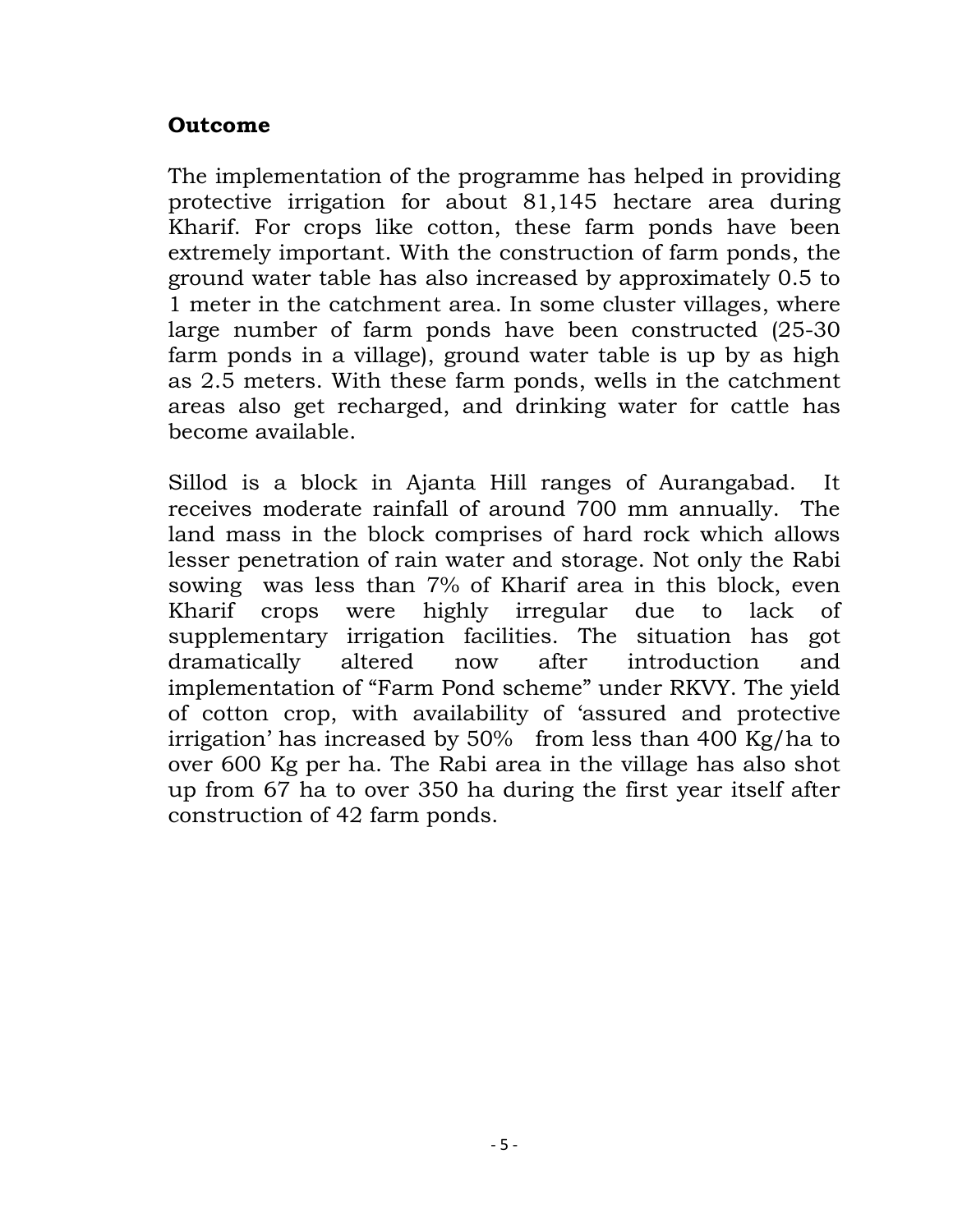

In the Kaygaon village of the district, Rabi cropping area has increased from 250 ha to over 350 ha after construction of 19 farm ponds and in Nillod village, the area under Rabi crop has increased from 160 ha to over 380 ha after construction of 34 farm ponds.



Similar happier reports have come from thousands of farmers. Mrs. Wasundhara Ashok Rout, who was sanctioned a farm pond of the size 30"\*30"\*3 with assistance of Rs. 82240, actually constructed a farm pond of 35"\*35"\*3 size. She raised gram crop in 2009-10, when water was available in the farm